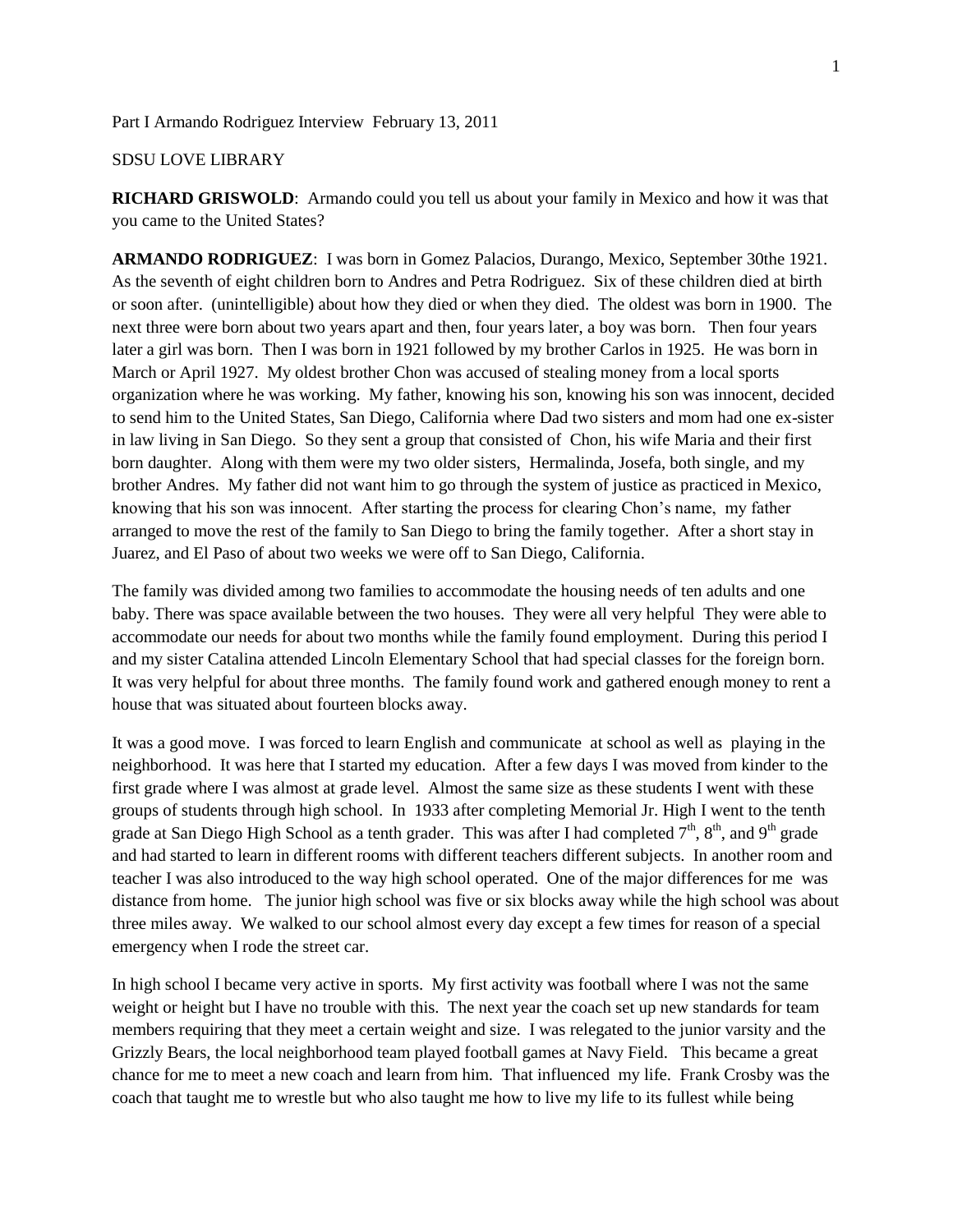considerate and respectful of others. Frank Crosby was a true guide in my life. (Unintelligle) and I were there when he was the vice principal of Memorial Jr. High and I was a visiting teacher. We worked together very well.

When I was at San Diego State University I went out for the football team. I went out to play weighing about ten pounds more than when I went to play at high school. But now I was allowed. I made the first string of the varsity team and was in the full season. After the first season I was called into the office of the director of athletics. His name was Bill Peterson. He said I want you to coach wrestling for me. He said that I had been recommended by the high school wrestling coaches. He said there were many students asking for you. I said yes, but I wasn't sure I could do this and carry a full load. I wanted to be…. After all I had been away from school for four years in the military. I knew I needed help to mature and pass my classes. He was ahead of me and said he would provide tutors to make sure I could pass my class requirements. He thought I could succeed in my classes. In addition I would get student wages and parking privileges. My classes went from 7 am to 12:30 I would go to practice and then I would go home where I would work in neighborhood house from 5 to 9 p.m. Study was weekends and any time I could get it in. It was tight but I managed to do it. I was able to complete my requirements and graduate with my class.

During my early childhood I had the opportunity in my neighborhood to play, not only to play but to be able to speak about what I was learning. The first friend I recall was Jimmy McGuire who lived across the street from us. He was the son of an Irishman and a German lady. It was his fathers' second marriage and he and his sister who was married and who lived in Los Angeles, we had the opportunity to play together every day and I had the opportunity to practice the English I was learning in school. He attended a Catholic school while I attended a public school. Every afternoon we would play together and weekends. He was a great influence in the learning process in using English in play activities. We remained friends through all of elementary school and lost contact after I went to junior high school and played with older boys in the outside neighborhood. It was a great learning process because I was able to use what I was learning in school with my friends. Jimmy was a great influence in my life and we remained friends until he went on to high school.

One of my next door neighbors was Jimmy Torescano. Jimmy was much older than I but somehow we became friends. I knew Jimmy for most of my life in San Diego and we remained friends throughout his first and second marriage. He was living close to us on Beardsly Street close to Our Lady of Guadalupe Church. My next door neighbor when we were living near Our Lady of Guadalupe Church was David Reyes. David was about a year older than I but David and I became good friends and we played every afternoon together. That's the extent of my close friendships. I had a lot of other friends who I had who were neighbors.

**CRISTY RODRIGUEZ** (his daughter): When you were in elementary school and junior high school , you and uncle Charlie, were you and uncle Charlie the only ones who finished high school?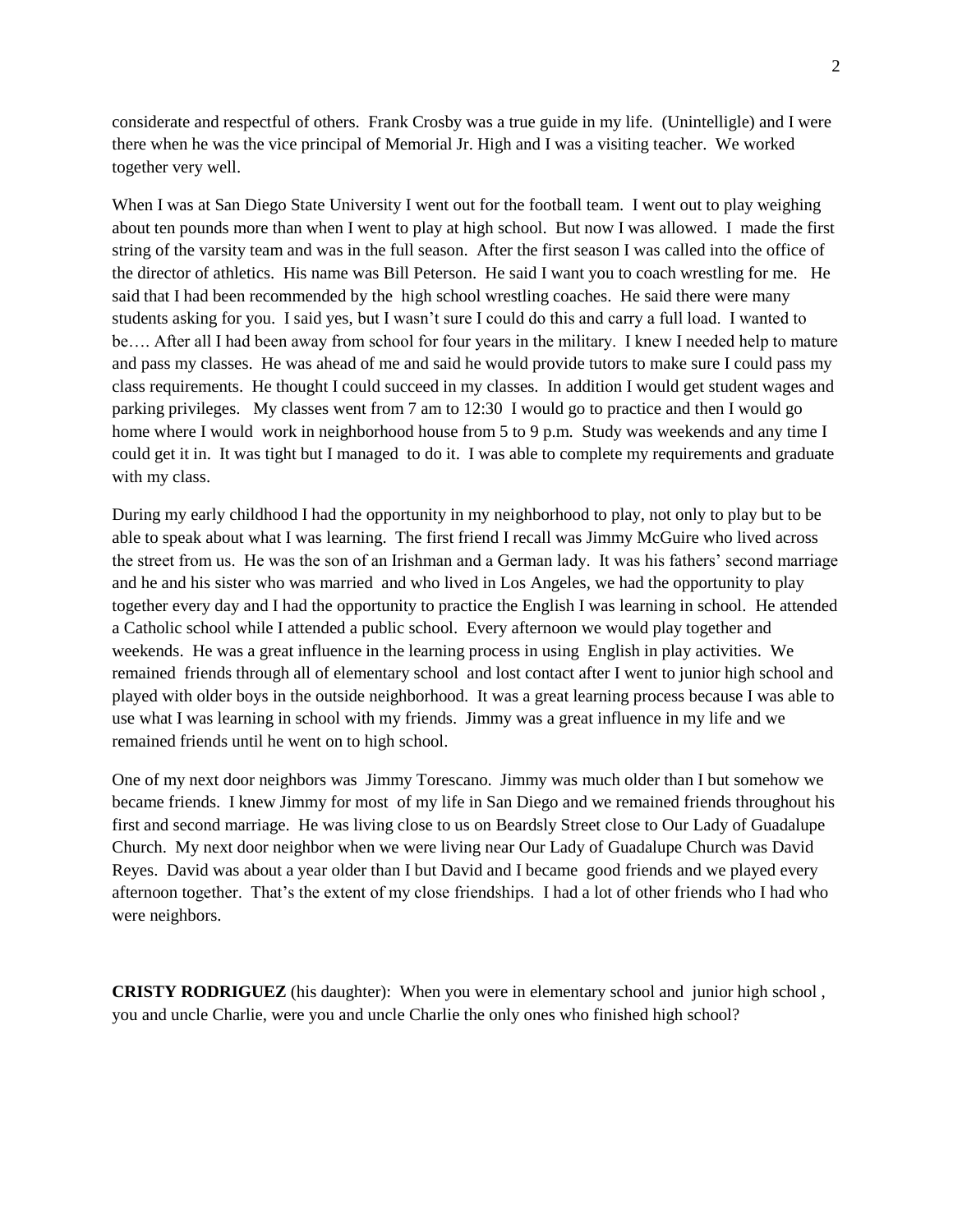**AR**: Yeah, my sister Katie went through business school. She was three years older than I so when I went to high school she went to a private school and learned business education. And that's when she became the business agent for the county workers union. She was very active politically. She was very aggressive. Both your mother and I worked with her in her office almost all our early marriage.

**C.R**.: What about uncle Andy and (the other brothers and sisters)? Did they go to high school?

AR: Uncle Andy, my brother went to Snyder, a continuation school. He went there in the morning and in the afternoon he would go caddy golf. Everybody in the family always worked and contributed to the family. Your aunt Katie and I sold tamales door to door. Everybody in the family worked. That's the way it was.

## **RG**: You also sold ice right?

AR: I also sold ice. That came about because I got a wagon. I found that there were chips of ice that were broken down at the ice plant down on Imperial street and I would go there in the morning and whatever was there I would put in my wagon and going door to door beating the iceman by selling cheaper ice. And it worked until I got caught. The iceman didn't want the competition so I got busted. I was told that I couldn't do that anymore. And the ice company was made aware of it and they placed their broken ice in a place where I couldn't get to it.

## RG: this was in Barrio Logan?

AR: Barrio Logan. The ice plant was on K street and we were living on Kearny about three houses from the church.

RG: Your sister, did you or she ever meet or know Luisa Moreno (a labor activist in San Diego in 1930s)?

**AR**: I knew a Luisa Moreno. My sister was the business agent for the cannery workers union. But she got into some political squabbles and she left the union business and went to be a child care center director and she did that for another 20 years till she died.

**RG**: Also in your book you mention that your dad was repatriated back to Mexico.

**AR**: One day my father was looking for work, standing in line to get interviewed for an appointment and the immigration officer just came by and picked up people. You were unemployed and they didn't care whether you had immigration papers or not. He was deported. My dad had papers. So he went back to Gomez Palacios and went to work for the street car company where he had been working before. And so four or five years later when they were convinced that he would not be dependent on the government we got him reimmigrated and he came to live with us.

**RG;** Didn't you go back to Gomez Palacios?

**AR**: Yeah, After high school my dad thought we ought to go live in Mexico. We got there and found out that they were full and didn't need anybody else. They wanted graduate from their schools, not from the United States. I don't know if we could have fulfilled the requirements of there or not but we'll never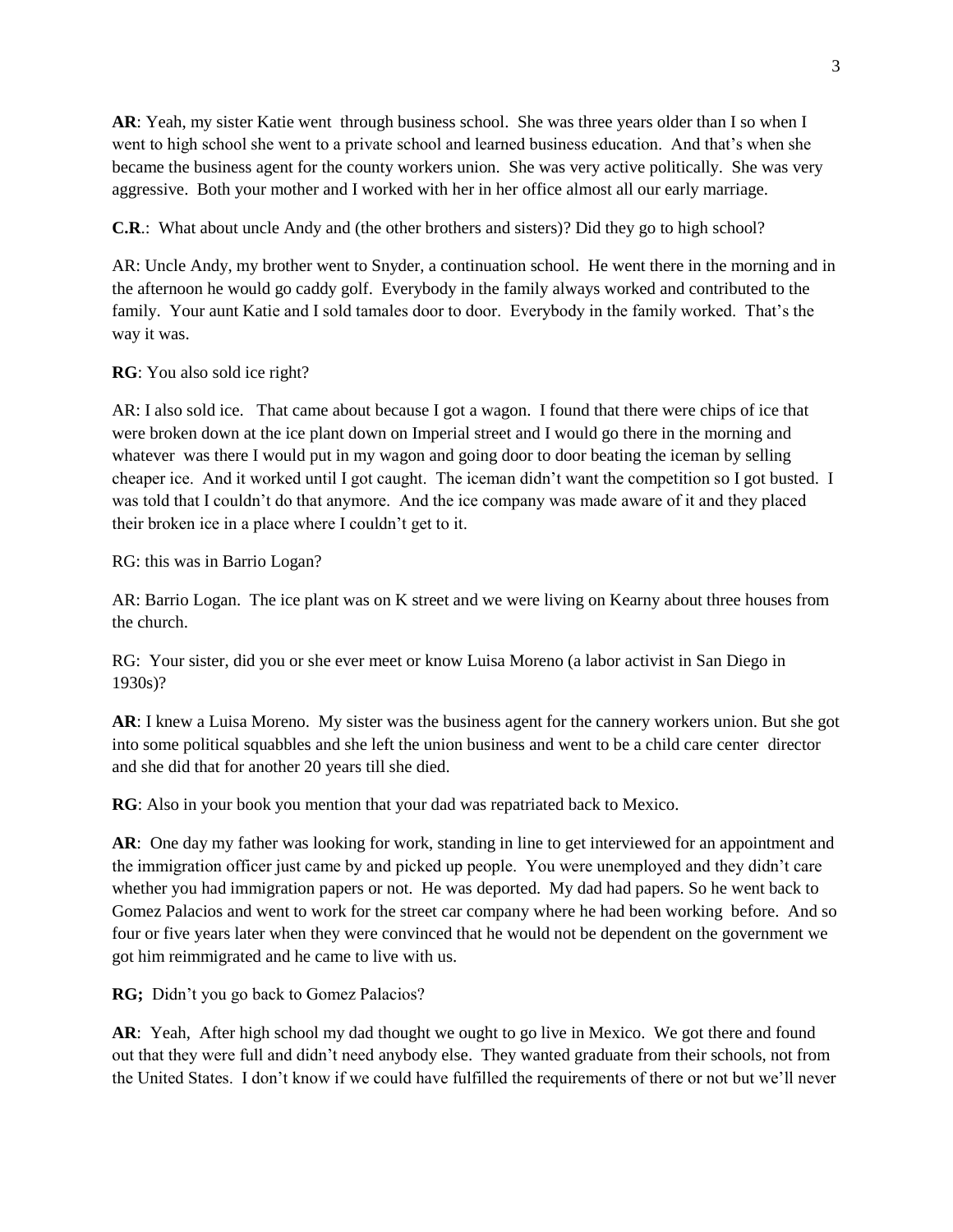know because it never happened. We were there about four months and then we re-immigrated to the United States.

**RG**: Was anybody else repatriated?

**AR**: No, the only one was my brother, because he voluntarily went back. When they found out that he was not guilty, they found him a job, the manager of a banana plantation in the state of Oaxaca. So he went back and took his whole family with him and about ten years later he came back. He came back and became a book keeper for Agua Caliente race track. But he didn't last there very long, because he was a business man and he established a small business office in Tijuana and he had enough clients that he could fulfill his family requirements. So he left the race track and did just local business., and did that till he died.

**RG**; So growing up in Barrio Logan you went to Our Lady of Guadalupe Church. Can you describe what it was like there, in terms of the priest, youth organizations and so forth?

**AR**: When we moved in there I became an altar boy and I became very involved with the church activities for about four years until I was old enough to go to junior high. In junior high altar boys weren't part of that scene. The other boys would make fun of you. So I stopped being an altar boy. But I was very involved with the church and with the local priest. But things changed. I began to look at girls.

**RG**: Another important institution was Neighborhood House. Did you hang out there? What was that like?

**AR**: The Neighborhood House was kind of a fun place. At the beginning I became very involved with the sport activities, wrestling, and there is where I learned to dance, and that changed my whole life. I became so involved with sports and girls that my whole life changed. Maturity came about and you became involved in looking at the opposite sex. So that became a part of my activity and I became very involved with the Neighborhood House. I learned to dance and learned to do a lot of things there.

**RG:** So the Neighborhood House was a place where a lot of young people went . Clubs and so forth?

**AR:** And that's where I first began be get really involved in wrestling. They had a coach, Frank Tweedy who loved sports and he taught us tumbling which led to wrestling and by then I was already in high school and I was going out for wrestling so the two met because it was my activity at school and after school. Frank Crosby (the wrestling coach at San Diego High) became a very good friend. In fact, when I was living in Virginia he came to visit me two or three times just to maintain our relationship. He was very influential in my life.

**RG:** Another club you were involved with was Club Amigable?

AR: When I was in high school everybody seemed belong to something except the Hispanics, they didn't belong to anything. The Black people had their clubs, the social people had their clubs, the Hispanics had nothing. I think it was about my junior year, I looked around and said, "Why don't we have a social club?" So I got to talk to a few people and before long we started a social organization. Somebody suggested the name Friendly Club, so we translated it "Amigable," mistake, because when they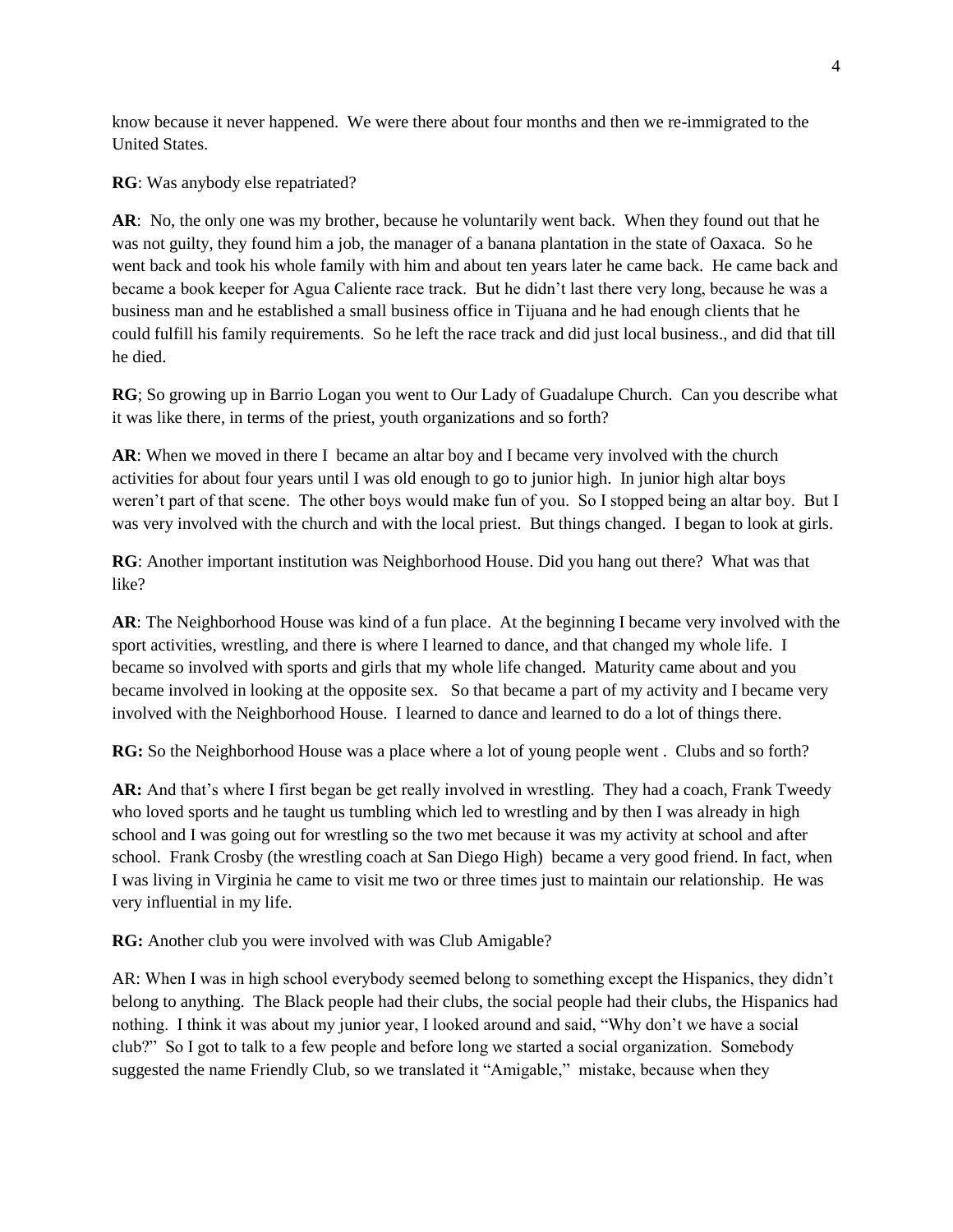introduced us in the bulletin it was called "The Gobble Gobble Club." It was kind of a joke with us. But we had a large attendance and many activities. I think we overdid it. Dances and whatnot.

RG: Were you the president?

AR: I wasn't at the beginning but was later on. I helped to organize it. I was the instigator. And after it was all over, I thought it was a sorry thing, because the Hispanics had nowhere to go. But in my senior year I was involved in lots of activities. I couldn't do both so it kind of ran down.

RG: Were you involved in the theater?

AR: Yes and no. It started in junior high Sue Ernest was the drama teacher at Memorial at that time and she later became very active at San Diego State. While she was at Memorial she organized what they called "The Pass and Review" and each year there was a performance done at the school and throughout the community. She was the one who organized it and developed the performance for us and I was always involved with it.

RG: What kind of performance was it?

AR: It was singing and dancing and a little acting. I was involved with a little bit of the acting department. I did an Indian dance for them, or something like that.

RG: So after high school, World War II had started. How did you come to enlist in the army?

AR: I had a choice of enlisting as a Mexican citizen in their army but I wasn't going to do that. I knew what the army was like in Mexico. I applied to enlist in the U.S. army as a soldier and a citizen. I made both applications at the same time. They acted on my enlistment as a soldier but never did anything about my application for citizenship. It wasn't until I had been in the army and gone through basic training in California around Sacramento and then to Baltimore, Fort Meade near Washington D.C. One of the things they did after I went through some tests was enroll me into the learning and decoding of messages, they had to teach me the decoding process. Well the decoding process was limited to U.S. citizens so one day during my early classes the company commander came in and said, "You don't belong here." And I said, "Well sir, I can't disobey you but you ordered me here." He went back and checked and I was right. He came back and said, "You know, the reason I raised these questions is that you are not a U.S. citizen." I said, "Yes sir, you're right but if you saw my application you'll see I also applied to be a U.S. citizen and nobody has acted on it." He said, "Wait here. Go get into your uniform and then wait here." So I got into my uniform and pretty soon he drives up in his jeep and drives me into Baltimore and ten minutes after I was there, I became a U.S. citizen.

RG: You didn't have to take any tests or anything?

AR: No, I had already gone through the Americanization process in high school and I listed that in my application.

RG: Americanization classes, what were those like?

AR: In high school they taught you about the history of the United States.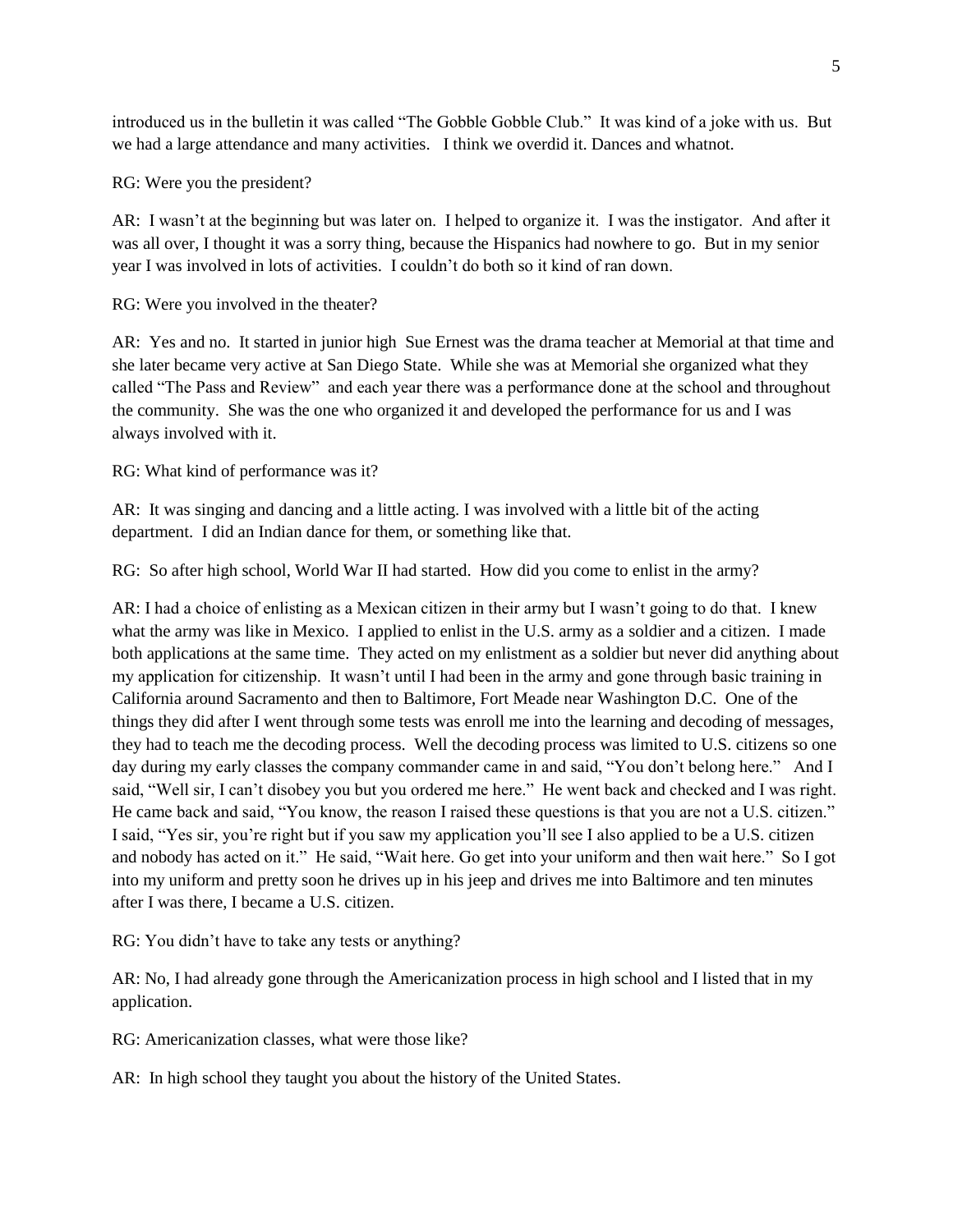RG: These were classes only for Mexican kids?

AR: It was the process they go through Americanization for adults. That's what they told us and I suspect that was true, if I recall what the materials were. But it was something about United States, what the laws were, what the regulations were, what the intent of the government was.

RG: Was it one hour a day or a whole day?

AR: It was a series of lectures and readings that you went through and it usually was done after school in a special program for kids who wanted to become U.S. citizens.

RG: So you were in the Army and you got sent to Brazil?

AR: That was weird. At the early beginning of the war there were many American ships with planes who were sailing across to Europe and a number of them got sunk and not only did they lost the ship but the lost the planes. So somebody decided a better way to do it was to fly the planes from Florida to Cuba to airports on the way to Brazil, across the 69 about 300 miles from Brazil, land it there and then fly across to north Africa which was another two hundred miles. It wasn't a dumb move it was a right move. What they did was set up a signal corps program in Recife, Brazil that was as close to Ascencion Island as they could get. And they flew the planes from Florida to Cuba, down the coast and then across to Africa.

CR: Did they select you to go to Brazil? Why?

AR: I have no idea. It was the whole company.

CR: I thought you said they sent you because you spoke Spanish.

AR: That's one of the benefits, if you wanted somebody who could integrate into Brazil. If I had to guess, I would guess that one of the reasons I was sent was because I was Spanish speaking.

RG: But you had to learn to speak Portuguese.

AR: (says a phrase in Portuguese)

RG: You learned that while you were there?

AR: Yah I learned it. You know how I learned it? Every place we stopped I asked to help the workers. And my CO asked why? And I said, "I want to learn how they speak." Because it is very similar to Spanish. So he assigned me to work with the long shore men all the way down. We stopped at three different places. I had three chances to practice the little bit I could learn.

RG: So while you were in Brazil, you found out that you had asthma?

AR: Yah, I was in the hospital. I went into the hospital with high fever and they thought that I had malaria. Well after a long period of time they found out that it wasn't malaria. They found that I was an asthmatic. But that didn't seem to bother them very much until I kept going back to the hospital because of asthma attacks. So they did a thorough study and found out that I was a asthmatic and that I had an allergy that caused that and that it was very prevalent in Brazil.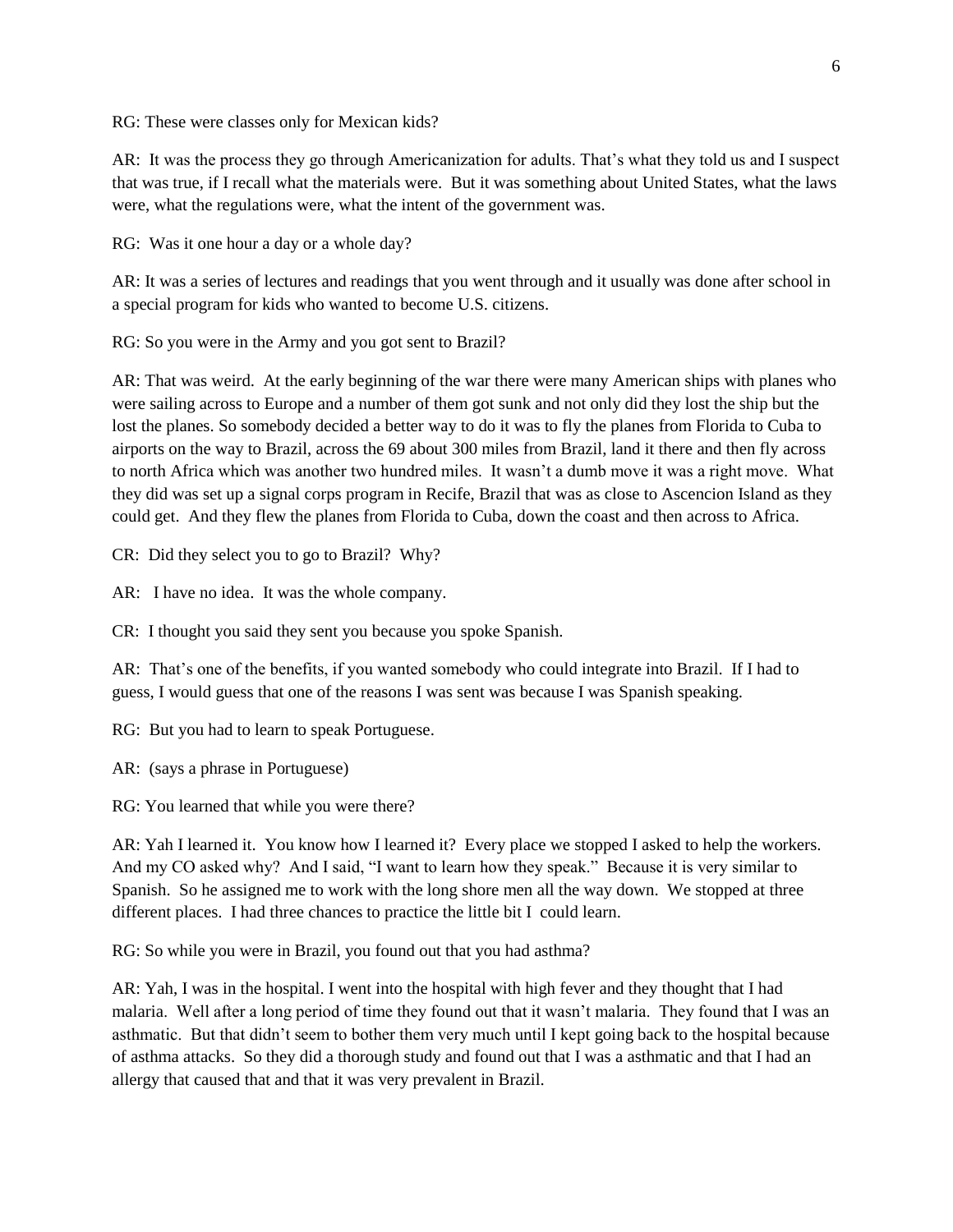RG: So they sent you back to the states?

AR; Yah, I went to work in the message centers in Virginia and in Florida. Florida was not a good place for me. Virginia was OK.

RG: So you found out you could control your asthma by exercise and diet?

AR: Yah, I could control it pretty well. But they didn't discharge me until about a year and half later, just towards the end of the war, things were calming down. So they began to look around to see who they could let go. They never told me, but my assumption was that they were trying to eliminate as many as they could that they would not be needed in the restructuring of Europe and Asia. The war was about over and they knew it, much better and sooner than we did.

RG; So after you got out of the service that's when you met your future wife Beatrice?

AR: Yah

RG: I think we have covered things since then in other interviews. But tell me how has your life been since you retired?

AR: Yah, some of the things that concern me is that I left a job unfinished here in California, in Bakersfield. In Bakersfield we had developed a program, and the reason we were in Bakersfield was because of the stability of the population, although the families worked in the farms in the summer, they were always back in the fall and stayed the whole year. Whereas when we were in special programs in San Francisco and New York the mobility of the population was so great that we couldn't get data to validate what we were doing. But in Bakersfield we could and we got good programs in involving the parents in the education of kids, not just Hispanic kids, but kids. And the community involvement in that was so prevalent and so successful that I felt we had something going. And then Mr. Hearst does the unruly thing and dies.

RG: So you're talking about working with the Hearst corporation, William Randolph?

AR: He and I became very close friends, the point where he would visit us in San Diego every year and spend a week or so with us. He really became very involved. So when he passed away, I said, "That's enough of it."

CR: Maybe it started at the end of Virginia. Mr. Hearst and my dad initiated some pilot projects in several cities of the United States providing low income schools with funding for hardware and software, teacher training, to get a program going to improve education in those schools. So they did that for many years, the two of them.

AR: We became very close and when he passed away I said, "Ya se acabo" It wasn't the money. The money was still there.

RG: So we have already talked about this, but looking back, what kind of lesson would you like to impart to the future generations?